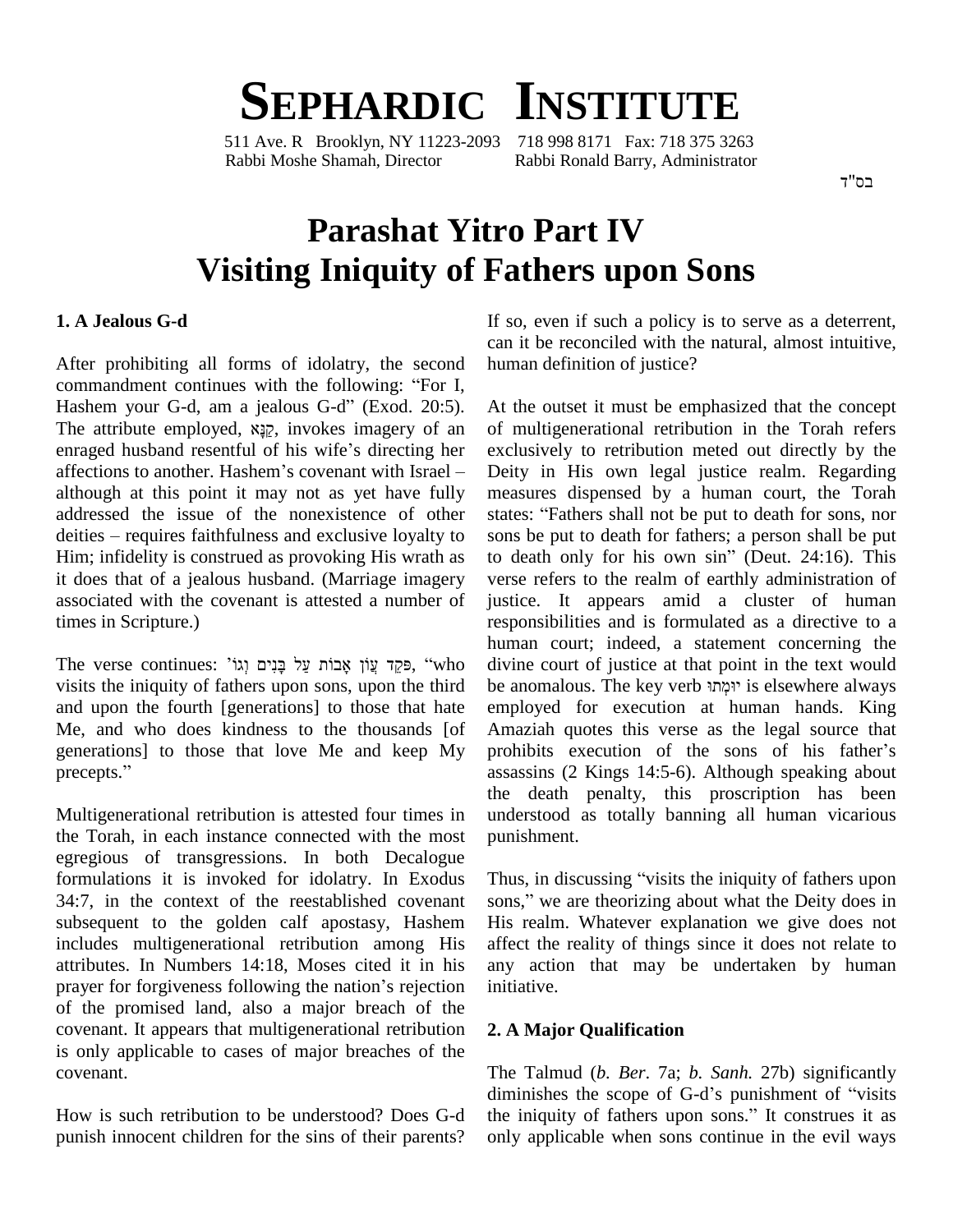of their fathers. It cites a verse in the Leviticus Dec execration that implies this principle: רְהַנִּשָׁאֵרִים בַּכֵם ימֹקוּ בּעֲוֹנִם...וָאף בּעֲוֹנִת אֲבתם אתם יִמֹּקוּ יִמֹּקוּ בּעֲוֹנִת יִ remain among you shall waste away in their sins...and Decale<br>
even in the sins of their fathers that are with them absence<br>
shall they waste away" [Lev. 26:39]). Both r even in the sins of their fathers that are with them

Although the Talmud does not cite it, some scholars detect this qualification in the Decalogue passage itself. The Talmud does not cite it, some scholars It app<br>detect this qualification in the Decalogue passage that "<br>itself. The "visits iniquity" clause specifies "("to contin detect this qualification in the Decalogue passage that "<br>itself. The "visits iniquity" clause specifies "itself" ("to continuous those that hate Me"). They view this as a reference to these the sons that hate G-d, restricting retribution for those that hate Me"). They view this as a reference to thes<br>the sons that hate G-d, restricting retribution for of r<br>fathers' sins to such children. Similarly, His the the sons that hate G-d, restricting retribution for of fathers' sins to such children. Similarly, His the kindnesses that extend to future generations  $\gamma_{\overline{2}|\overline{2}|}$  acc fathe kindnesses that extend to future generations לְאהֲכַי מִצְוֹתַי (''to those who love Me and keep My commandments") also extends only to those children who maintain love for Him and are faithful to His fathers upon their sons after them.... commandments.

Others, however, understand "to those that hate Me" as referring to the sinning fathers, not their children. The syntax fits the fathers very well. Hashem warns: Do not engage in idolatry, for I am a jealous G-d who visits fathers' sins on their sons, for those (fathers) who hate Me. That would imply that the sins of those who do not hate Him (less severe sinners) are not visited upon their children. This supports the distinction pointed out in the previous section between visited upon their children. This supports the not. T<br>distinction pointed out in the previous section between these<br>the major and all other transgressions. Either way, "to speaki distinction pointed out in the previous section between these<br>the major and all other transgressions. Either way, "to spear<br>those that hate Me" restricts the scope of "visits iniquity." those that hate Me" restricts the scope of "visits iniquity."<br>In the two non-Decalogue Torah attestations of "visits"

iniquity," the qualification "to those that hate Me" does not appear. The explanation may be that in those iniquity," the qualification "to those that hate Me" Conc<br>does not appear. The explanation may be that in those gener<br>contexts "visits iniquity" is mentioned as one of a "natu does not appear. The explanation may be that in those gener contexts "visits iniquity" is mentioned as one of a "nature number of G-d's attributes, not focused on a specific work sin or theoretical sinner and therefore not calling for a possible qualification of the attribute.

It appears that support for the view that the of aff Acco<br>It appears that support for the view that the of-aff<br>Decalogue's qualification "to those that hate Me" of th applies to the sinful fathers may be found in Deuteronomy 7:9. That verse paraphrases the multigenerational reward statement of the Decalogue upon<br>in standard chiasmic fashion (with sequence reversal child<br>of the clauses): "to those who love Him and guard His the n in standard chiasmic fashion (with sequence reversal of the clauses): "to those who love Him and guard His commandments to a thousand generations." In this case, "those who love Him" clearly refers to the parents. Analogously, although multigenerational punishment does not appear in that passage, the

Decalogue's statement "to those who hate Me" would presumably also refer to the parents. (That this verse Decalogue's statement "to those who hate Me" would<br>presumably also refer to the parents. (That this verse<br>speaks of a "thousand generations" in contrast to the presumably also refer to the parents. (That this verse<br>speaks of a "thousand generations" in contrast to the<br>Decalogue's "thousands" may be a result of the speaks of a "thousand generations" in contrast to the Decalogue's "thousands" may be a result of the absence of the word "generations" in the Decalogue. Decalogue's "thousands" may be a result of the absence of the word "generations" in the Decalogue.<br>Both mean "indefinitely.")

It appears that Jeremiah 32:18-19 supports the thesis It appears that Jeremiah 32:18-19 supports the thesis<br>that "visits iniquity" is restricted only to sons who It appears that Jeremiah 32:18-19 supports the thesis that "visits iniquity" is restricted only to sons who continue in their father's sinful ways. In the first of that "visits iniquity" is restricted only to sons who continue in their father's sinful ways. In the first of these two verses the prophet cites Hashem's attribute of multigenerational reward and punishment and in the second he speaks of the principle of individual accountability.

18. Who does kindness to the thousandth (generation) and compensates the iniquity of fathers upon their sons after them.... (generation) and compensates the iniquity of

19. ...whose eyes observe all the ways of men to give each according to his ways and according to the fruits of his doings.

In order that these verses not contradict one another  $-\frac{1}{2}$ not to speak of complementing each another, which surely appears to be the intention  $-$  the first has been understood as referring to children who continue in the ways of their parents, the second to those who do not. The qualification need not be explicitly stated as these verses are within a context of the prophet speaking to G-d.

### **3. Interpretations**

Concerning the matter of the justice of crossgenerational retribution, many have found a Noncerning the matter of the justice of cross-<br>enerational retribution, many have found a<br>naturalistic" interpretation appealing. G-d created the world with a natural order that possesses a great degree of constancy and with the general effects of human behavior and tendencies as they are. Accordingly, consequences that ensue from this state of affairs may be considered as His doings. The reality of the world is that a man's evil behavior usually of affairs may be considered as His doings. The reality influences his children, causing them to commit fresh offenses. A sinner places the burden of his behavior upon his children and to some extent upon their children also. Thus, by virtue of being the author of the natural order, it can be said that G-d visits the iniquity of fathers on sons.

Although all may agree that this reflects the prevalent reality of the world as we experience it, many have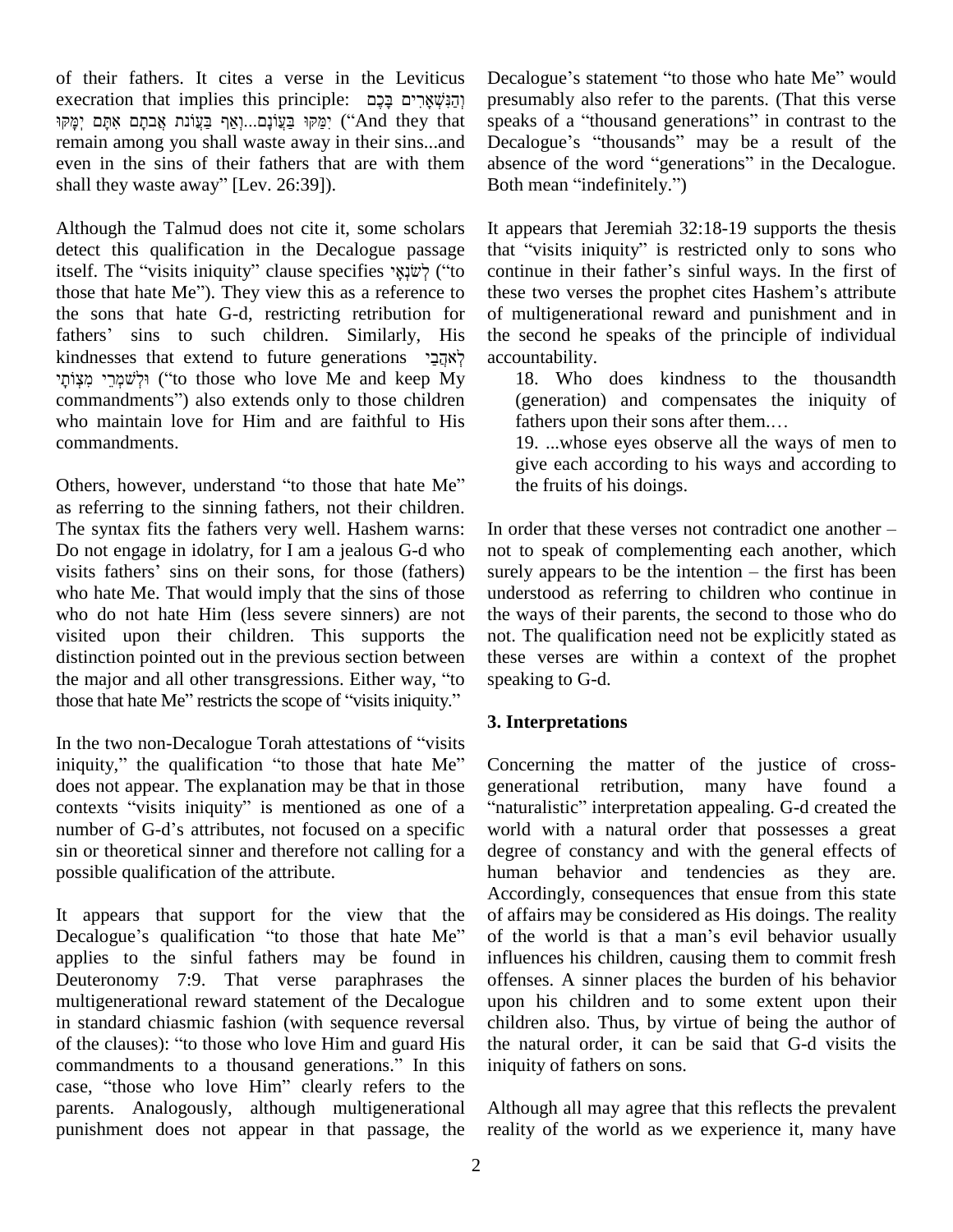considered it strained to assume that the Torah would translate so naturalistic a process  $-$  with its many considered it strained to assume that the Torah would It is it translate so naturalistic a process – with its many generate exceptions – into so active and definite a verbal clause the n translate so naturalistic a process – with its many general exceptions – into so active and definite a verbal clause the m as "visits the iniquity of fathers upon sons." Also, why which then should cross-generational retribution only apply against those that breach the covenant, as appears to be the case? In addition, how would naturalistic influences account for the huge dissimilarity between "natural order" interpretation is not accepted as the four generations of punishment for the sinners and thousands of generations of reward for the faithful, a point the Torah stresses? Some have answered that negative behavioral influences are only overwhelming punish<br>when the father is a flagrant violator. It also is often redour<br>the case that in old age – as they observe their when the father is a flagrant violator. It also is often redound to the son's great advantage. the case that in old age  $-$  as they observe their progeny  $-$  sinners do not advocate the errant path that they had tread and in the course of several generations positive societal influences neutralize his impact. And the complex workings of human free will in resisting negative influences cannot be ignored.

M. D. Cassuto proposed a more refined naturalistic of G-d's active dispensing of retribution. argument in the following comments:

throughout time. Since man, particularly an children and grandchildren more than at his own "visits<br>afflictions, Scripture issues a warning, in order to perhap<br>keep man distant from sin: ...it is possible that to spr afflictions, Scripture issues a warning, in order to children and grandchildren will suffer as a keep man distant from sin: ...it is possible that<br>children and grandchildren will suffer as a geonsequence of their fathers' or grandfathers' sins. From the other angle, Scripture moves our hearts toward the love of G-d by the guarantee that the life of the nation and will be imparted upon children, grandchildren and their descendants till thousands of generations.\*

He further stated: "The covenant between G-d and Israel is the essence of the nation's identity and the foundation of its purpose. It is appropriate for every member of the nation to sacrifice a great deal for the opportunity to have this relationship with G-d. If the center most potent way to assure the viability of the covenant immedin Moses' time was for G-d to treat father and son to for the most potent way to assure the viability of the covenant immediate descendants. They identify with G-d's goal some degree as a single entity such that there is cross generational reward and punishment, it is some degree as a single of<br>generational reward<br>understandable."

It is incorrect to construe the above as viewing cross generational punishment as a case of "the ends justify" the means," punishing the son to benefit the father, which would set a precedent for a dangerous doctrine. As Cassuto interprets it, the system directly benefits which would set a precedent for a dangerous doctrine.<br>As Cassuto interprets it, the system directly benefits<br>everybody by providing a deterrent to all – sons<br>usually are also fathers. In addition, even if the<br>"natural orde usually are also fathers. In addition, even if the full intent of the Torah in this matter, it does describe<br>a general evil that usually afflicts the sons of sinning<br>fathers. Thus, G-d's meting out multigenerational a general evil that usually afflicts the sons of sinning punishment is a deterrent that would ultimately fathers. Thus, G-d's meting out multigenerational

In any event, although the questions on a naturalistic interpretation seem to have been answered (especially since we are dealing only with G-d's guidelines for Himself and He would always ensure that justice be done), many have rejected naturalistic approaches in Himself and He would always ensure that justice be done), many have rejected naturalistic approaches in favor of a view that "visits iniquity" depicts an aspect done), many have rejected naturalistic approfavor of a view that "visits iniquity" depicts of G-d's active dispensing of retribution.

...the verse is directed to the [concept of the] sons" as associated with G-d's mercy. In Numbers totality of the nation being a united entity 14:18, in Moses' prayer for forgiveness after the Israelite man, is grieved at the afflictions of his promised land, he includes the divine characteristic of beneficent results of such love will endure in the interpretation does not seem to fit the Decalogue's of G-d's active dispensing of retribution.<br>Some have explained "visits the iniquity of fathers on Some have explained "visits the iniquity of fathers on<br>sons" as associated with G-d's mercy. In Numbers Some have explained "visits the iniquity of fathers on<br>sons" as associated with G-d's mercy. In Numbers<br>14:18, in Moses' prayer for forgiveness after the national transgression of refusing to go forward to the promised land, he includes the divine characteristic of "visits the iniquity of fathers on sons." This may perhaps be understood as asking Hashem in His mercy to spread the full measure of retribution through the generations, to allow the present generation the opportunity to live and mend its ways or at least to keep the covenant extant. In this way, the future generations would also benefit. However, such an keep the covenant extant. In this way, the future<br>generations would also benefit. However, such an<br>interpretation does not seem to fit the Decalogue's tenor, where the statement is used to warn against idolatry.

> The significance of four generations appears to be that an average, full lifespan usually extends through great-grandchildren. It is these descendants whom we assume the sinner cares about. The righteous, on the other hand, are different. They are not selfish and self centered and are not limited in their concern to their other hand, are different. They are not selfish and self-<br>centered and are not limited in their concern to their<br>immediate descendants. They identify with G-d's goal for the betterment of the world and care about the welfare of future generations, even very distant future generations. They are particularly concerned as regards their descendants, even thousands of generations later, those future people that they caused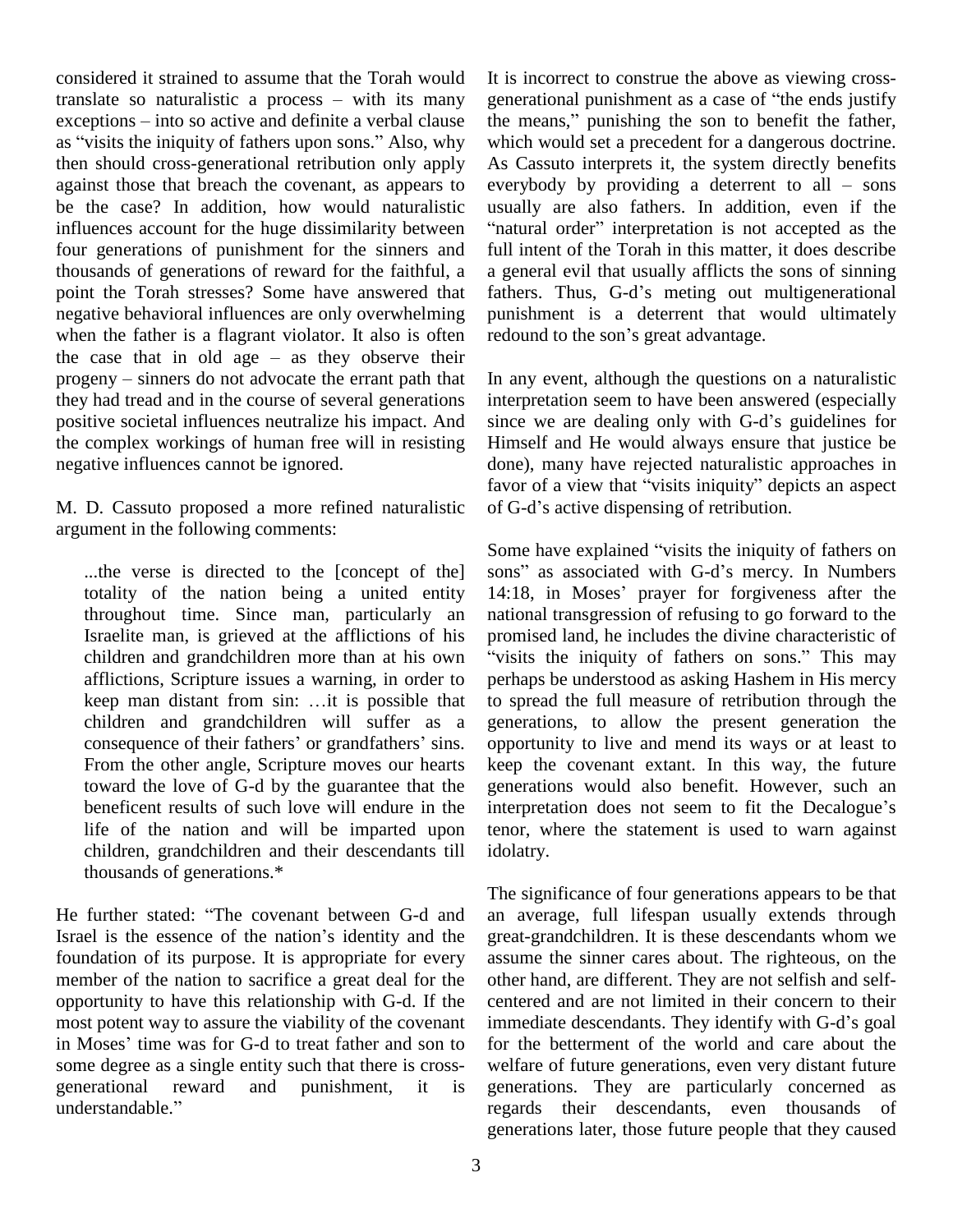to be born into the world. It is great satisfaction to the righteous to know that through their behavior they helped someone, that they participated with G-d in instilling goodness into the world, even if they do not specifically know who the recipients will be.

specifically know who the recipients will be.<br>This subject of "visits iniquity" is part of the larger the and perhaps most difficult issue in religion, that of This subject of "visits iniquity" is part of the larger there is<br>and perhaps most difficult issue in religion, that of of par<br>theodicy – the fairness of G-d's system of dispensing those reward and punishment. This matter was raised on several occasions by the prophets and discussed a young children may die" (b. Sabb. 32b). Although the number of times by the sages. Although it is not the Talmud does not connect it to the clause "visits the primary topic of this study, several comments are in order.

#### **4. Additional Comments**

In the Talmud, Rabbi Johanan in the name of Rabbi Jose states that Moses asked G-d to reveal to him why children, for a person's young children who do not yet some righteous receive a favorable portion in life have *da'at* (understanding) and did not reach the while other righteous suffer and why some wicked receive a favorable portion while other wicked suffer as the  $(b. Ber. 7a)$ . Rabbi Johanan asserts that the answer 6:1).<br>G-d gave was that it depends on the father  $- a$ (*b. Ber*. 7a). Rabbi Johanan asserts that the answer righteous person may suffer because of his wicked G-d gave was that it depends on the father – a<br>righteous person may suffer because of his wicked Ab<br>father, etc. The Talmud, in an מְמֵר מֵר (iithe master rab righteous person may suffer because of his wicked A<br>father, etc. The Talmud, in an אֲמֵר מֵר ("the master rasaid") analysis stemming from a later generation, rejects the possibility that Rabbi Johanan ever transmitted such a view and provides a different explanation as to what G-d answered Moses. Those righteous who receive a favorable portion in life are completely righteous while the righteous who suffer are not completely righteous and the same principle applies in reverse to the wicked.

The reason the Talmud took the unusual step of fee<br>The reason the Talmud took the unusual step of mare<br>interval tradition" received from Rabbi Johanan the and imputed a totally different explanation to his the statement was because it accepted as an axiom that the Hashem punishes sons for the sins of their fathers statement was because it accepted as an axiom that the son continues his father's evil ways he will<br>
"Hashem punishes sons for the sins of their fathers" only be punished for his own sins.\*\*<br>
only when they continue in the Accordingly, it assumed that the original formulation cited in the name of Rabbi Johanan that he quoted Rabbi Jose had to be mistaken.

In that passage, Rabbi Meir is cited as disagreeing with the statement of Rabbi Johanan in the name of Rabbi Jose. He was of the opinion that Hashem never sins answered that question of Moses given that Hashem never sins of the opinion that Hashem never sins on sins answered that question of Moses given that  $\frac{1}{2}$   $\frac{1}{2}$   $\frac{1}{2}$   $\frac{1}{2}$   $\frac{1}{2}$  sons bbi Jose. He was of the opinion that Hashem never sins of wered that question of Moses given that  $\frac{1}{2}$  ons' sons' sons' ( $\frac{1}{2}$ ,  $\frac{1}{2}$ ,  $\frac{1}{2}$ ,  $\frac{1}{2}$ ,  $\frac{1}{2}$ ,  $\frac{1}{2}$ ,  $\frac{1}{2}$ ,  $\frac{1}{2}$ ,  $\frac{1}{2$ 

 $[Exod. 33:20]$ : the answer to Moses' question is a matter beyond human comprehension. These varying statements cannot be reconciled as the sages clearly had conflicting opinions.

In the Talmud and within classic rabbinic tradition there is the view that G-d sometimes visits the iniquity of parents even on innocent children, but only when there is the view that G-d sometimes visits the iniquity<br>of parents even on innocent children, but only when<br>those children are very young. For example: "Ribi of parents even on innocent children, but only when<br>those children are very young. For example: "Ribi<br>states: For the sin of violating one's vows, one's those children are very young. For example: "Ribi<br>states: For the sin of violating one's vows, one's<br>young children may die" (*b. Sabb.* 32b). Although the states: For the sin of violating one's vows, one's<br>young children may die" (*b. Sabb.* 32b). Although the<br>Talmud does not connect it to the clause "visits the iniquity of fathers on sons" some do view it as an application of it and of course only relevant for a violation in the sphere punishable by G-d.<br>The Rambam wrote: "There are transgressions for

The Rambam wrote: "There are transgressions for<br>which the punishment is exacted from...one's young The Rambam wrote: "There are transgressions for which the punishment is exacted from...one's young children, for a person's young children who do not yet which the punishment is exacted from...one's young<br>children, for a person's young children who do not yet<br>have *da'at* (understanding) and did not reach the obligation of fulfilling the commandments are treated as the parent's possessions" (MT, Laws of Repentance 6:1).

Abarbanel summarizes what he considers the primary rabbinical view:

[G-d "visits the iniquity of fathers upon sons"] when the sons are very young, before the age of accountability for their own actions, for they are then considered extensions of their fathers and may be punished for his sins...until the fourth generation, those that the original idolater may see in his lifetime...[for he] does not have a close feeling to later descendants...When older, they may be punished for their fathers' sins only when they continue perpetrating those sins...and only in<br>the case of idolatry. Concerning other sins, even if<br>the son continues his father's evil ways he will the case of idolatry. Concerning other sins, even if only be punished for his own sins.\*\*

### **5. Individual Accountability**

In Ezekiel 18, the prophet resoundingly proclaimed in In Ezekiel 18, the prophet resoundingly proclaimed in<br>Hashem's name the principle of individual accountability. People in Israel used to quote a<br>proverb in reference to the punishment of sons for the<br>sins of their fathers: "Parents eat sour grapes and their proverb in reference to the punishment of sons for the sins of their fathers: "Parents eat sour grapes and their sons' teeth are blunted" (Ezek. 18:2). A short time prior to Ezekiel, in Jeremiah 31:28, amid a series of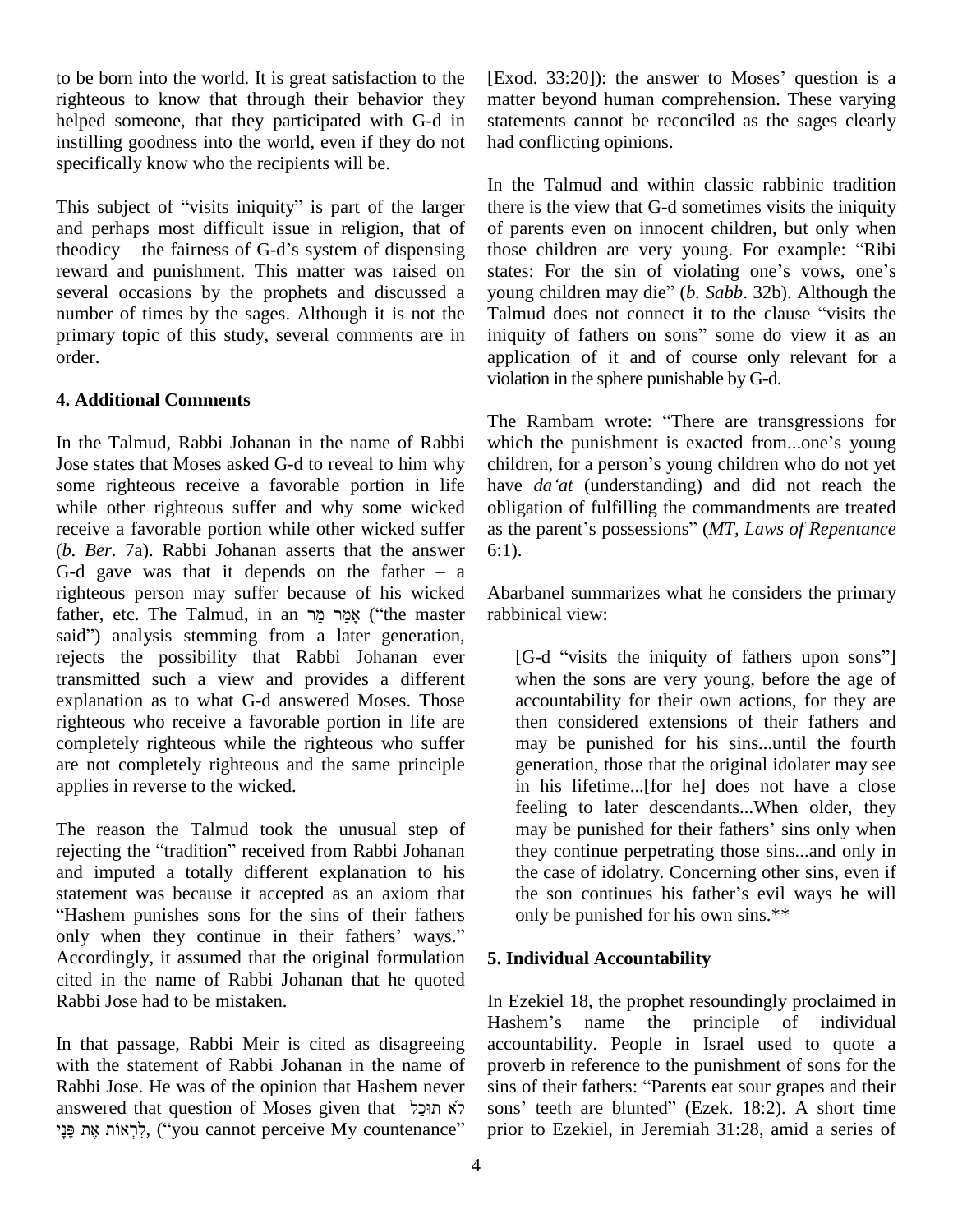consoling prophecies, G-d told Jeremiah that days are coming when this proverb will no longer be cited, but that each man will die in his own  $sin - he$  who eats the sour grapes, his teeth only will be blunted. It appears that at that point in the history of Israel it was not yet recognized to be the operative principle in theodicy, but there was an assertion of divine acknowledgement that a transition was in formation.<br>Ezekiel states in Hashem's name:

What is with you that you quote this proverb upon In Ez<br>What is with you that you quote this proverb upon deterior<br>the soil of Israel, "The fathers eat sour grapes and nation What is with you that you quote this proverb upon<br>the soil of Israel, "The fathers eat sour grapes and<br>the teeth of their sons are set on edge"? As I live, says the Lord Hashem, you shall no longer quote the son, [both] belong to Me; The person who Mine; as the person of the father, so the person of with<br>the son, [both] belong to Me; The person who resolves ins, only he shall die...a son who has seen all the despa sins that his father committed but has considered and not done like them...he shall not die for the iniquity of his father, but shall surely live...and comm and not done like them...he shall not die for the was<br>iniquity of his father, but shall surely live...and cor<br>now you ask, "How is it that the son did not bear on iniquity of his father, but shall surely live...and console when iniquity of his father?" The son did what is just the and right, he guarded all My statutes and fulfilled alone shall die. The son shall not bear the iniquity of the father, nor shall the father bear the iniquity of the son; the righteousness of the righteous man the wicked man turns back from the wickedness that he practiced, and guards My statutes and does what is just and right, he shall surely live, not die. All the transgressions that he committed will not be accounted to him; in his righteousness that he has performed he shall live...Assuredly, O House of Israel, I shall judge each of you according to his ways...Cast off all your transgressions by which heart and a new spirit, for why should you die, O House of Israel? For I do not desire that anyone shall die...Repent and live (Ezek. 18:2-32).

This proclamation, which explicitly states that the righteous son will not share in the punishment of his This proclamation, which explicitly states that the strare righteous son will not share in the punishment of his institucked father, contradicts the biblical clause of "visits worles righteous son will not share in the punishment of his instill<br>wicked father, contradicts the biblical clause of "visits world<br>the iniquity of fathers upon sons," if the latter is taken asked: without qualification.

In the Talmud (*b. Mak*. 24a), this contradiction is addressed in another manner:

Rabbi Jose the son of Haninah said: Four decrees Moses our master decreed upon Israel  $-$  four Moses our master decreed upon Israel – four<br>prophets came and annulled them...Moses said,<br>"visits the iniquity of fathers upon sons" – Ezekiel prophets came and annulled them...Moses said,<br>"visits the iniquity of fathers upon sons" – Ezekiel<br>came and annulled it, "the person who sins – only "visits the iniquity of fathers upon sons"  $-$  Ezekiel came and annulled it, "the person who sins  $-$  only he shall die."

this proverb in Israel. Behold, all persons are shortly before – after the exile of Jehoiachin together Mine; as the person of the father, so the person of with the leaders, eleven years earlier  $-$  is not easily In Ezekiel's days Israel's situation had greatly deteriorated and was extremely bleak; indeed, the In Ezekiel's days Israel's situation had greatly<br>deteriorated and was extremely bleak; indeed, the<br>nation's very survival was in doubt. Whether this prophecy of Ezekiel was proclaimed after the nation's very survival was in doubt. Whether this<br>prophecy of Ezekiel was proclaimed after the<br>Temple's destruction and the nation's dispersal or prophecy of Ezekiel was proclaimed after the<br>Temple's destruction and the nation's dispersal or<br>shortly before – after the exile of Jehoiachin together Temple's destruction and the nation's dispersal or shortly before – after the exile of Jehoiachin together with the leaders, eleven years earlier – is not easily resolved, but in any case the people were in deep despair. They felt doomed by their fathers' sins and were beginning to give up all hope in a restoration. It becoming impossible to maintain their commitment to the covenant without a modification on this critical point. The prophet empathized with their problem and represented their situation to G-d.<br>Rabbi Jose the son of Hanina's choice of words – that

them, he shall surely live. The person who sins, he Rabbi Jose the son of Hanina's choice of words – that shall be accounted to him, and the wickedness of world! Why does he term it Moses' decree? How can the wicked man shall be accounted to him...And if we understand this degree of relativity in G-d's Moses decreed and Ezekiel annulled  $-$  is most unusual. This is a theological matter of the highest Moses decreed and Ezekiel annulled  $-$  is most<br>unusual. This is a theological matter of the highest<br>order, describing G-d's mode of governance in the unusual. This is a theological matter of the highest<br>order, describing G-d's mode of governance in the<br>world! Why does he term it Moses' decree? How can order, describing G-d's mode of governance in the world! Why does he term it Moses' decree? How can we understand this degree of relativity in G-d's governance?

you have offended, and make for yourselves a new G-d considers the prophets' comprehension of His When asked about such matters, Rabbi Solomon D. Sassoon commented along the following lines. Genuine prophets, fully dedicated to G-d's will, play a crucial role in matters of the world that fall into their sphere. Their input possesses cosmic significance.<br>Their monumental efforts kept the covenant extant.<br>G-d considers the prophets' comprehension of His Their monumental efforts kept the covenant extant. mode of governance crucial to His decision-making and He may modify His methods according to their judgment. G-d taught this lesson to Abraham upon the and He may modify His methods according to their<br>judgment. G-d taught this lesson to Abraham upon the<br>latter's exemplifying his extraordinary care for strangers in need and in his obvious commitment to latter's exemplifying his extraordinary care for strangers in need and in his obvious commitment to instill *derekh Hashem* ("the way of G-d") into the world through his descendants and followers. G-d instill *derekh Hashem* ("the way of G-d") into the world through his descendants and followers. G-d asked: "Am I to conceal from Abraham that which I am doing?" (Gen.  $18:17$ ). He then revealed to Abraham His plans concerning the destruction of